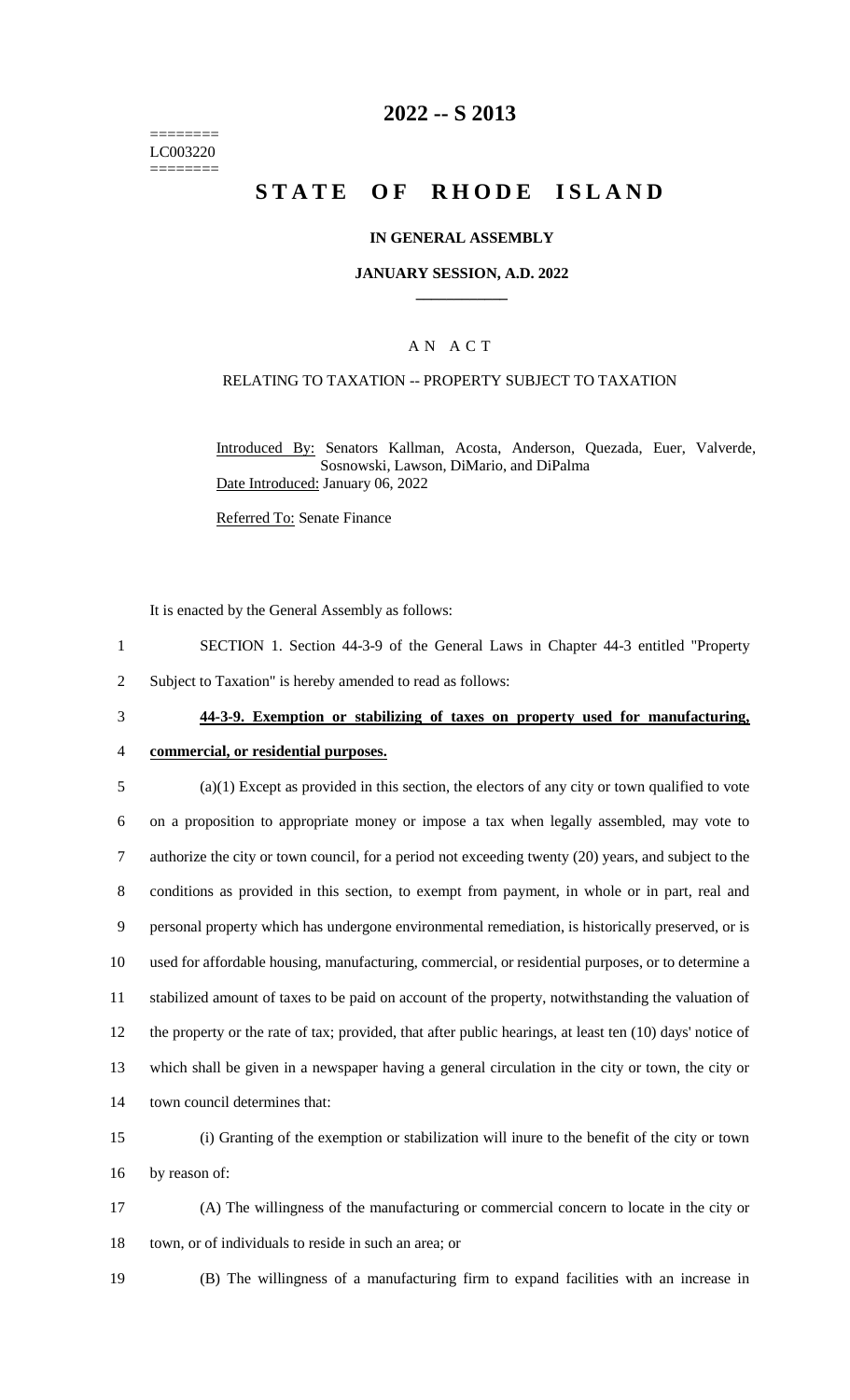employment or the willingness of a commercial or manufacturing concern to retain or expand its facility in the city or town and not substantially reduce its work force in the city or town; or

 (C) An improvement of the physical plant of the city or town which will result in a long-term economic benefit to the city or town and state; or

 (D) An improvement which converts or makes available land or facility that would otherwise be not developable or difficult to develop without substantial environmental remediation; or

 (ii) Granting of the exemption or stabilization of taxes will inure to the benefit of the city or town by reason of the willingness of a manufacturing or commercial or residential firm or property owner to construct new or to replace, reconstruct, convert, expand, retain or remodel existing buildings, facilities, machinery, or equipment with modern buildings, facilities, fixtures, machinery, or equipment resulting in an increase or maintenance in plant, residential housing or commercial building investment by the firm or property owned in the city or town;

 (2) Provided that should the city or town council make the determination in subparagraph (1)(i)(B) of this subsection, any exemption or stabilization may be granted as to new buildings, fixtures, machinery, or equipment for new buildings, firms or expansions, and may be granted as to existing buildings, fixtures, machinery and equipment for existing employers in the city or town. (b) Cities shall have the same authority as is granted to towns except that authority granted to the qualified electors of a town and to town councils shall be exercised in the case of a city by the city council.

 (c) For purposes of this section, "property used for commercial purposes" means any building or structures used essentially for offices or commercial enterprises.

 (d) Except as provided in this section, property, the payment of taxes on which has been so exempted or which is subject to the payment of a stabilized amount of taxes, shall not, during the period for which the exemption or stabilization of the amount of taxes is granted, be further liable to taxation by the city or town in which the property is located so long as the property is used for the manufacturing or commercial, or residential purposes for which the exemption or stabilized amount of taxes was made.

 (e) Notwithstanding any vote of the qualified electors of a town and findings of a town council or of any vote and findings by a city council, the property shall be assessed for and shall pay that portion of the tax, if any, assessed by the city or town in which the real or personal property is located, for the purpose of paying the indebtedness of the city or town and the indebtedness of the state or any political subdivision of the state to the extent assessed upon or apportioned to the city or town, and the interest on the indebtedness, and for appropriation to any sinking fund of the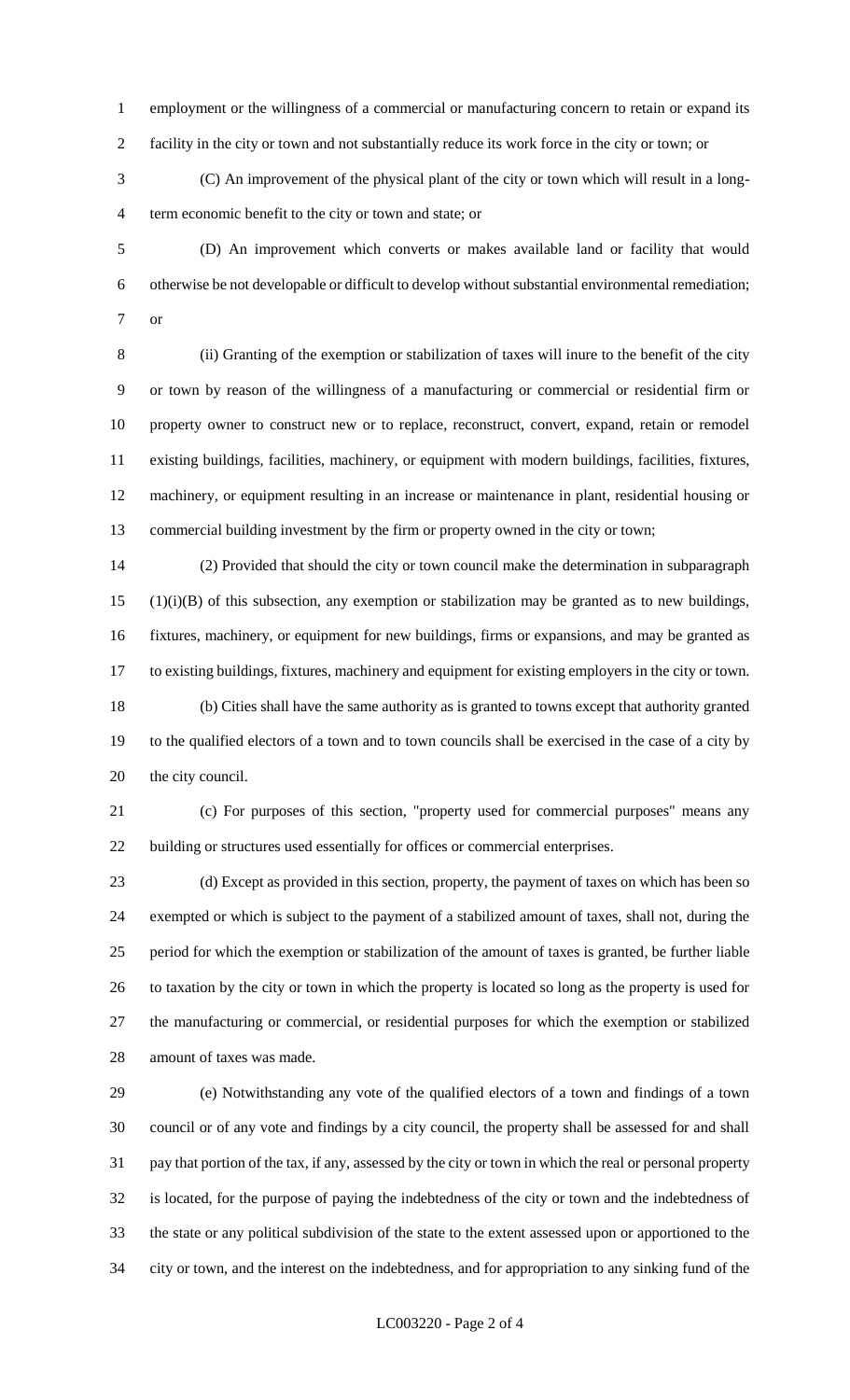- 1 city or town, which portion of the tax shall be paid in full, and the taxes so assessed and collected 2 shall be kept in a separate account and used only for that purpose.
- 3 (f) Nothing in this section shall be deemed to permit the exemption or stabilization 4 provided in this section for any manufacturing or commercial concern relocating from one city or 5 town within the state of Rhode Island to another.
- 6 (g) Renewable energy resources, as defined in § 39-26-5, qualify for tax stabilization 7 agreements pursuant to § 44-3-9(a).
- 8 (h)(1) Pursuant to subsection (a) of this section, tax exemption or stabilization granted to 9 residential development projects, shall require, as a condition of the agreement between the city or 10 town and the entity seeking relief, that: 11 (i) Residential development projects of five (5) to nine (9) housing units include a number
- 12 of affordable housing units not less than a number equal to eighteen percent (18%) of the market-13 rate units developed, or contribute an amount equal to eighteen percent (18%) of the total value of 14 the development project;
- 15 (ii) Residential development projects of ten (10) or more housing units shall include a 16 number of affordable housing units not less than a number equal to eighteen percent (18%) of the
- 17 market-rate units developed; and
- 18 (iii) Any such affordable housing units created, whether on-site or off-site, must be 19 comparable in size and quality to the average of all market-rate housing units in the development. 20 (2) In the event that the calculation set forth in subsections  $(h)(1)(i)$  through (ii) of this
- 21 section results in a remainder, a city or town granting tax exemption or stabilization for a residential
- 22 development project may establish payment terms requiring the developer to contribute an amount
- 23 reasonably equivalent to the remainder to a city or town account.
- 24 (3) For the purposes of the section, affordable housing shall be defined as housing for sale 25 or rent with combined rental costs or combined mortgage loan debt service, property taxes, and 26 required insurance that do not exceed thirty percent (30%) of the gross annual income of a 27 household earning up to eighty percent (80%) of the Providence-Fall River, RI-MA metropolitan 28 area median income, as defined annually by the United States Department of Housing and Urban
- 29 Development.
- 
- 30 SECTION 2. This act shall take effect upon passage.

#### ======== LC003220 ========